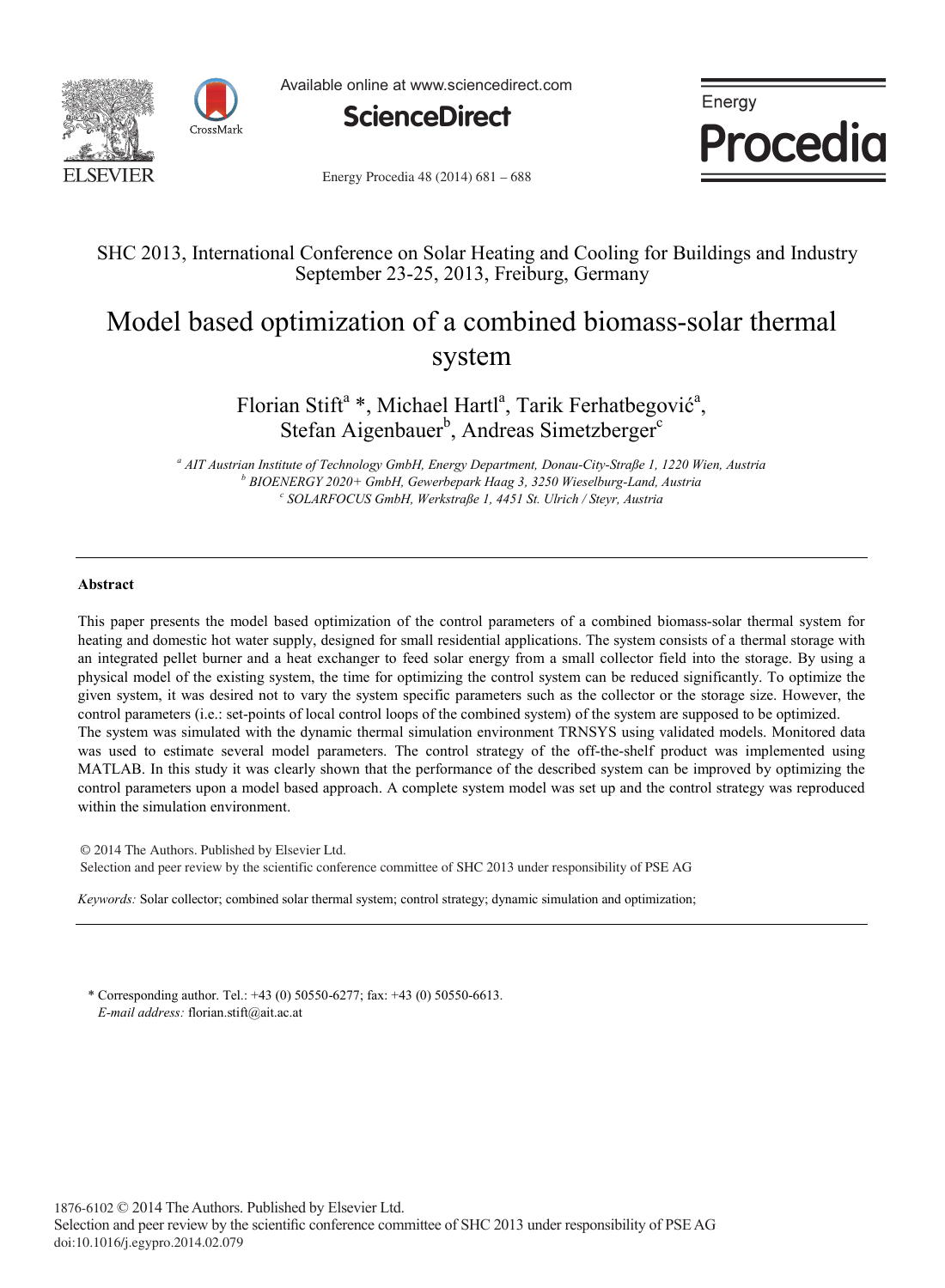# **1. Introduction**

Half of the European Union's final energy consumption accounts for the heating and cooling sector. Herewith, renewable energy sources like biomass and solar energy have a huge potential for heating and cooling. Since renewable energy sources account for only 12% of the overall energy demand for heating and cooling, there is still a huge need for efficient and economical heating systems [1].

The given system produced by the company SOLARFOCUS GmbH combines both energy sources within one technology focusing on allocating heating energy for single and multiple family houses. Two tasks, crucial to further develop the market attractiveness of the given system are to reduce investment costs and to improve the system performance. This paper shows results of the optimization set point values of a feedback controlled biomass-solar thermal system for heating and domestic hot water preparations. In a first step of the project, comprehensive laboratory measurements and field tests were carried out to find realistic model parameters for following simulation of the system [2]. Within the ongoing project a simulation model of the system and its control strategy was created and an optimal set of parameters found to maximize the solar gains. Additionally a variation study was performed to utilize the effect of system parameter variations with regards to the system performance.

| Nomenclature        |                                                                    |
|---------------------|--------------------------------------------------------------------|
| $\dot{Q}_{solar}$   | Heat transfer rate from the solar collector                        |
| $\dot{Q}_{biomass}$ | Heat transfer rate from the biomass fuel, <i>i.e.</i> wood pellets |
| $\dot{Q}_{losses}$  | Heat transfer of the energy from the boiler to the ambient         |
| $\dot{Q}_{DHW}$     | Heat transfer rate for domestic hot water preparation              |
| $\dot{Q}_{heating}$ | Heat transfer rate for space heating                               |

#### **2. Mathematical model of the controlled bio-mass and solar thermal system**

The optimization of an existing system configuration on-site is complex and time consuming. By using a mathematical model of the existing system, the time spent optimizing the control system can be reduced significantly. For the given project it was desired not to vary any physical parameters of the system, such as the solar collector area, or the hot water tank volume. However, the control parameters of the system are supposed to be optimized, giving the possibility to also update already installed and operating systems and optimize their system performance.

#### *2.1. System description*

The system consists of a hot water store tank, a pellet burner and a solar thermal collector loop. To minimize heat transfer losses from the biomass combustion to the hot water storage, the burner is integrated within the storage. A solar thermal loop is delivering heat to the same storage. Fig. 1 shows a visualization of the storage tank and a rough outline of the heat flows in an out of the system. The visualization clearly shows how the pellet burner is integrated within the steel tank and also shows the solar heat exchanger at the bottom of the storage.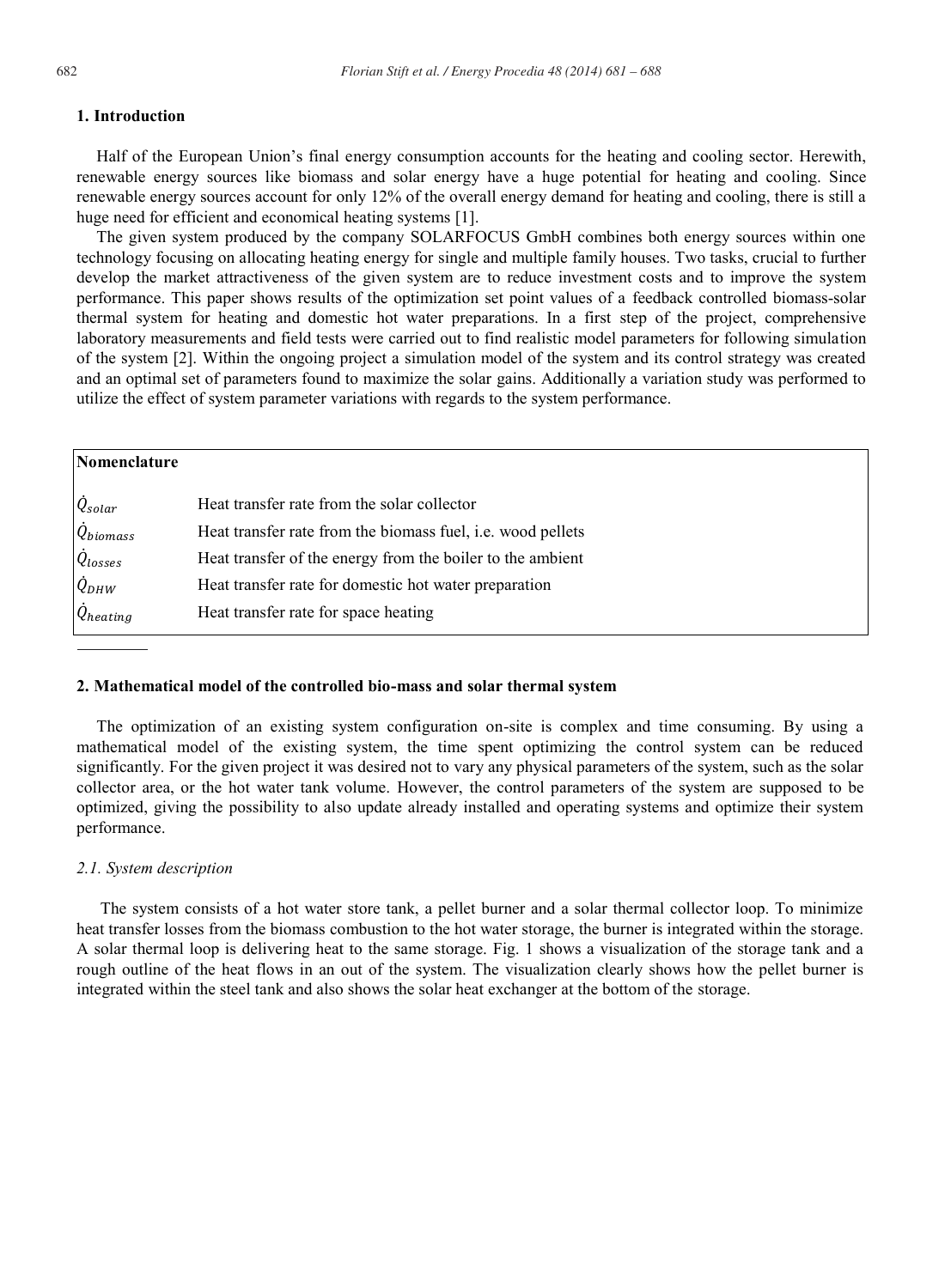

Fig. 1: Investigated system with integrated pellets burner and solar loop heat exchanger (source: SOLARFOCUS GmbH)

For the shown physical system a thermal dynamic system simulation model was created within the dynamic simulation environment TRNSYS. Validated models from Haller [3], Drück [4] und Perers [5] have been used to represent the hot water storage tank, the pellets burner and the solar collectors respectively. It is vital for the operational optimization of a system model that the reference case matches the actual performance of the system as closely as possible. Therefore, the used models were parameterized using data collected from extensive laboratory measurements during a first step of the project. [1]

#### *2.2. System Control Strategy*

The control strategy of the system operates upon several set-point (difference) temperatures to run the system. The aim was to select a set of parameters which are installed by default in the off-the shelf product to be able to implement the optimized parameters within all existing systems. A majority of the sensors are installed for security reasons though. . Within the frame of control parameter optimization, an extensive survey with respect to possible control parameter variations has resulted in a set of few admissible variations. Most of these variations are determined on the basis of control system constraints, which are provided by the biomass-solar-boiler manufacturer. Those parameters, which are listed in Table 1, are temperature set-points and temperature differences mainly. The table shows also the constraints for the chosen parameters.

The given control strategy was implemented within MATLAB and coupled to the thermal model within TRNSYS. To perform realistic controller operation during the simulation runs a short time-step had to be chosen. On the other hand this tends to be very time consuming with respect to the overall simulation time. An optimized set of (admissible) parameters should be valid for an annual operation of the system and should not be changed for winter or summer time after all. Therefore it was intended to find an optimal set of parameters for the annual operation. To keep the simulation runtime within a reasonable length, it was decided to run the optimization for half a year only. Therefore, the simulation accounts for winter, summer and the transition time period, but needs half of the simulation time only.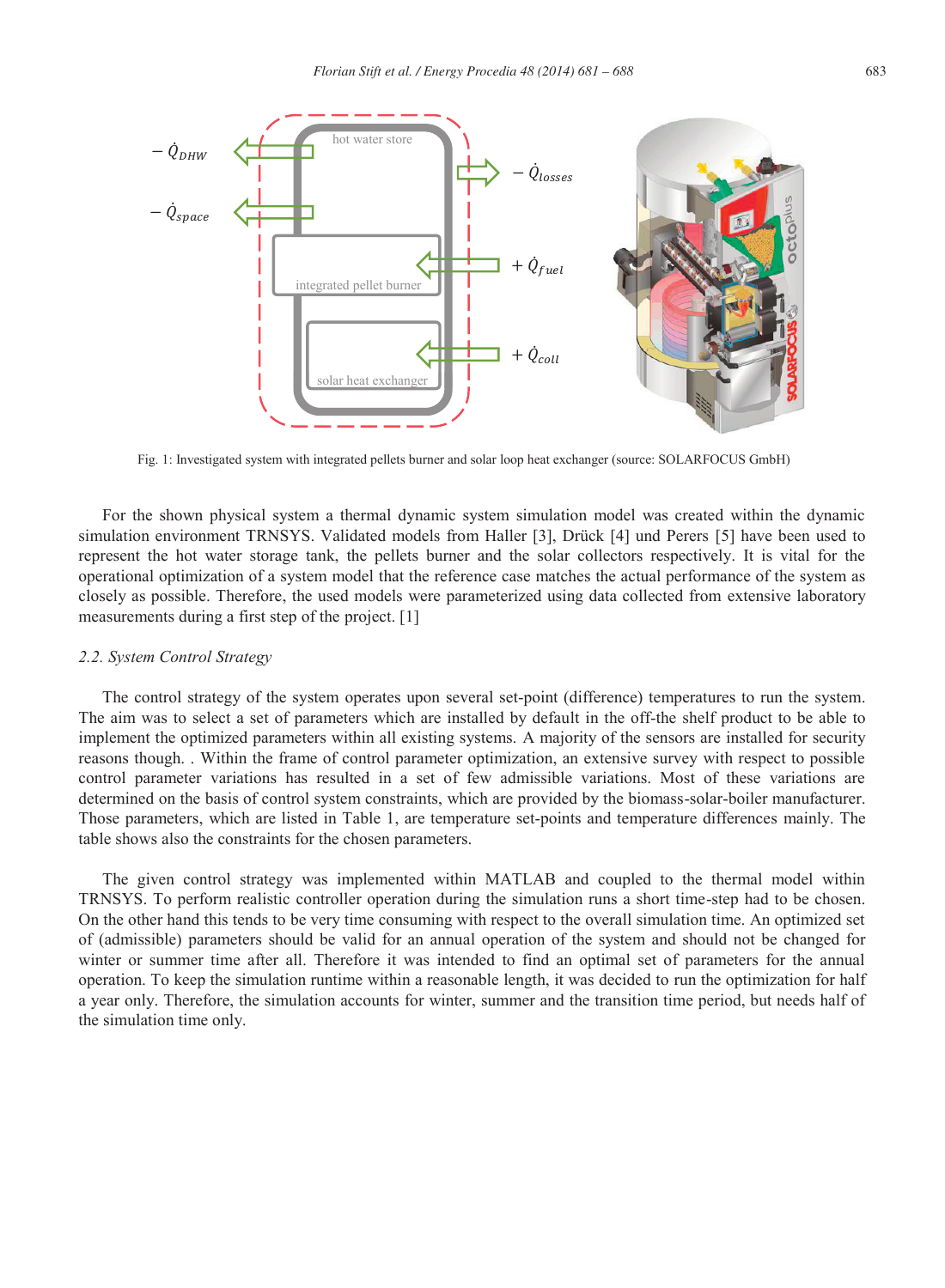| An example of a column heading                                    | Reference value<br>$(^{\circ}C)$ | Possible variation<br>span $(^{\circ}C)$ | Optimal parameter<br>(°C) |
|-------------------------------------------------------------------|----------------------------------|------------------------------------------|---------------------------|
| Temperature difference at which the solar<br>pump is switched ON  | 7.0                              | $4.0 - 12.0$                             | 7.0                       |
| Set-point of the storage temperature at the top<br>of the tank    | 85.0                             | $60.0 - 85.0$                            | 63.0                      |
| Storage temperature hysteresis                                    | 20.0                             | $10 - 200$                               | 10.0                      |
| Set-point of the storage temperature in the<br>middle of the tank | 80.0                             | $60.0 - 80.0$                            | 62.0                      |
| Minimum temperature of the storage                                | 40.0                             | $35.0 - 60.0$                            | 35.0                      |

Table 1: Parameters used for the optimization, their possible variation span and the optimal set of values

#### **3. Control Optimization**

As described above, the control strategy was programmed in MATLAB and an interface used to couple it to the mathematical model of the system within TRNSYS. Before starting the optimization process it is essential that the model represents the actual system performance as good as possible. Three boilers were installed in the field and extensive measurements were carried out. The collected data was analyzed, focusing on the control parameters and set-point values used to run the system. The quality of the model was compared to the actual behavior of the monitored systems, therefore showing promising results.

GenOPT was used to perform the optimization routine [6]. It was desired to increase the efficiency of the overall system by optimizing the control parameters. Better system efficiency is considered to be reached if the following optimization goals are accomplished:

- The overall losses of the system should be minimized. The losses include transmission losses through the storage envelope and losses from the pellet burner.
- The use of biomass energy should be minimized. A more efficient system performance is considered to use less biomass whereas the heat demands for space heating and domestic hot water preparation have to be fulfilled.
- The supply of solar thermal energy should be maximized. The more energy can be used from the collector loop, the more efficient the system performs.

The cost function, given in Equation (1), was defined to be maximized by the optimization algorithm.

 $\Sigma(\dot{Q}_{solar} - \dot{Q}_{losses} - \dot{Q}_{biomass}) \rightarrow max$  (1)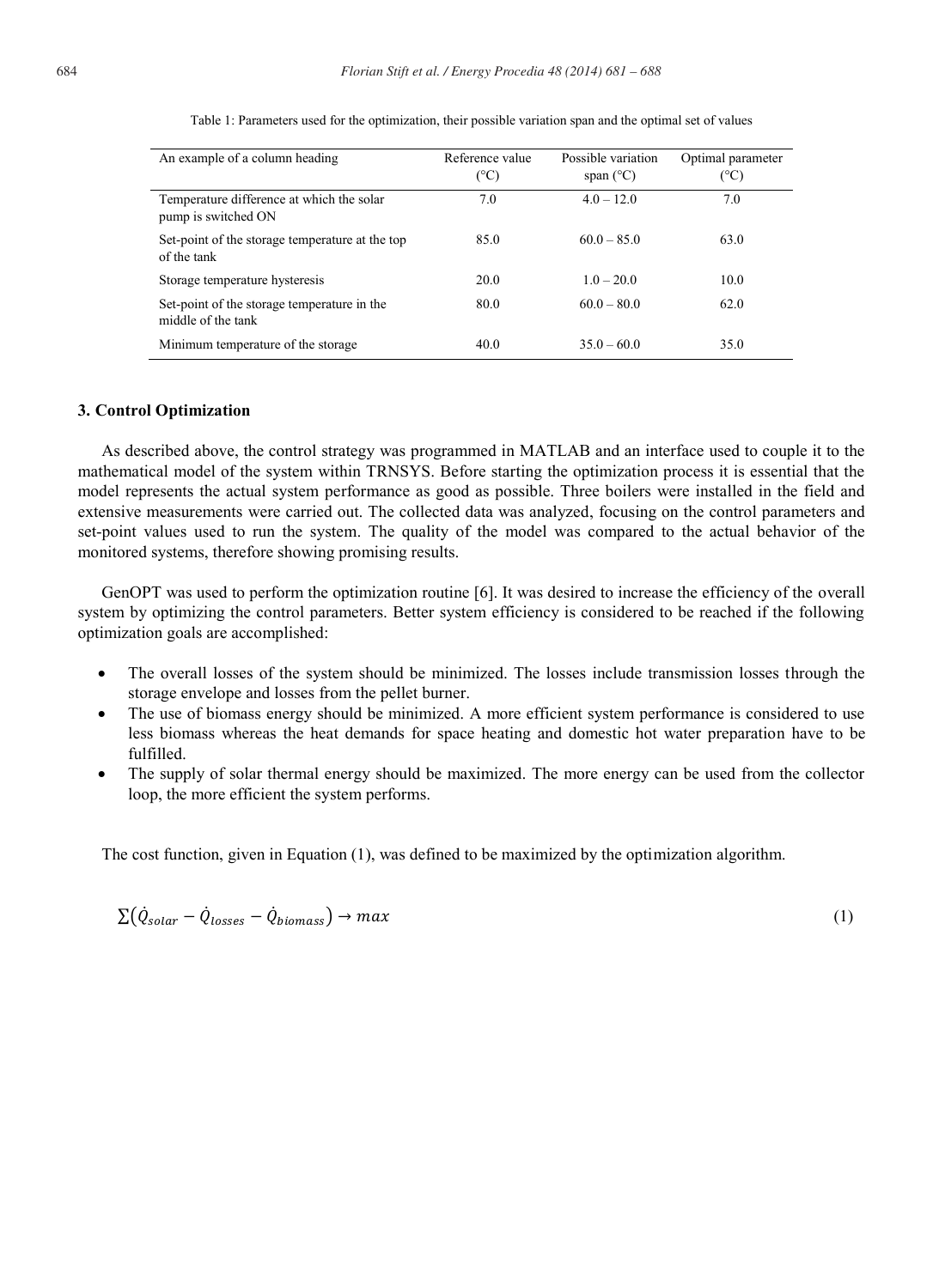

Fig. 2: Monthly biomass energy demand and solar energy supply - Comparison of Monitoring, Simulation and Optimization

| Table 2: Monthly results of biomass energy demand and solar energy supply - relative changes in energy demand/supply |  |  |
|----------------------------------------------------------------------------------------------------------------------|--|--|
|                                                                                                                      |  |  |

|              | (kWh)       | Jänner  | Februar | März    | April   | Mai    | Juni   | Juli   | <b>SUMME</b> |
|--------------|-------------|---------|---------|---------|---------|--------|--------|--------|--------------|
| TS<br>EE     | Monitoring  | 2875.18 | 2767.19 | 1497.98 | 1561.37 | 179.58 | 173.08 | 169.86 | 9224.24      |
|              | Referenz    | 2641.42 | 2475.13 | 1543.09 | 1648.16 | 308.16 | 293.38 | 281.68 | 9191.03      |
|              |             | $-9\%$  | $-12%$  | 3%      | $5\%$   | 42%    | 41%    | 40%    | $0\%$        |
|              | Optimierung | 2465.43 | 2270.67 | 1343.48 | 1443.73 | 135.25 | 127.33 | 118.91 | 7904.80      |
|              |             | $-17%$  | $-22\%$ | $-11\%$ | $-8\%$  | $-33%$ | $-36%$ | $-43%$ | $-17%$       |
| <b>SOLAR</b> | Monitoring  | 56.00   | 116.00  | 318.00  | 313.00  | 324.00 | 297.00 | 258.00 | 1682.00      |
|              | Referenz    | 60.38   | 102.20  | 281.53  | 263.69  | 347.68 | 307.46 | 282.74 | 1645.68      |
|              |             | 7%      | $-14%$  | $-13%$  | $-19%$  | 7%     | 3%     | 9%     | $-2\%$       |
|              | Optimierung | 69.87   | 122.85  | 316.35  | 302.17  | 393.90 | 356.59 | 324.71 | 1886.44      |
|              |             | 20%     | 6%      | $-1\%$  | $-4\%$  | 18%    | 17%    | 21%    | $11\%$       |

Fig. 2 shows a comparison of measured data, results from the simulation of the actual system parameters and the results for the optimized control system. The energy supplied to the boiler from the collector loop and the energy used within the pellet burner are compared. The exact numbers of the simulation and optimization results are given in Table 2.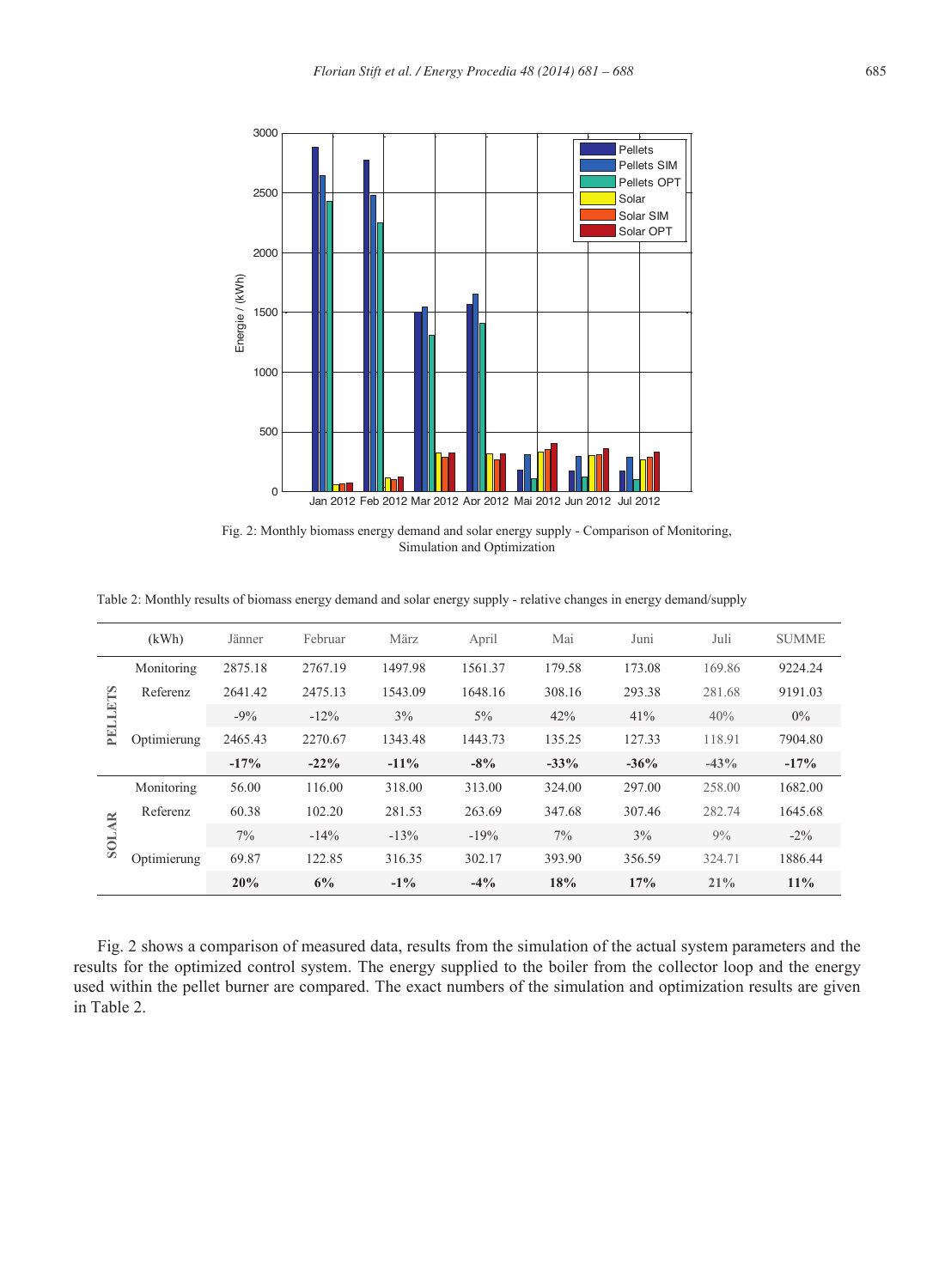The optimization results show a decrease of all control parameters - see Table 1. The results show that the energy supplied by pellets could be reduced by 17% for the half year analysis. The solar energy supply could be increased by 11%.

# **4. Variation Study**

As described above it was desired to optimize the given system without changing any physical parameters like collector area or storage volume. The goal was to increase the efficiency of the system by optimizing the control parameters. To assess the sensibility of the system to various physical changes, a parameter study was done. The parameter variations included:

- The overall heat loss coefficient of the storage tank  $(-23\% / -33\% / -50\%)$
- The collector area  $(+2m^2/ +4m^2)$
- The combination with reference or optimized parameters

Fig. 3 shows the results of the variation study. The monthly energy demand for biomass and the solar energy supply are compared. In addition to the simulated variants, the reference case and optimization case is given, as described in the last section. The results of the parameter study show that decreasing the overall heat loss coefficient of the storage by 50% has nearly the same effect on the pellets consumption as the optimization of the control parameters. Installing a larger collector area will increase the solar energy supplied to the storage during the summer months, but won't significantly reduce the pellets consumption during the winter months. The increased thermal insulation of the storage together with optimized control parameters showed the least pellet consumption.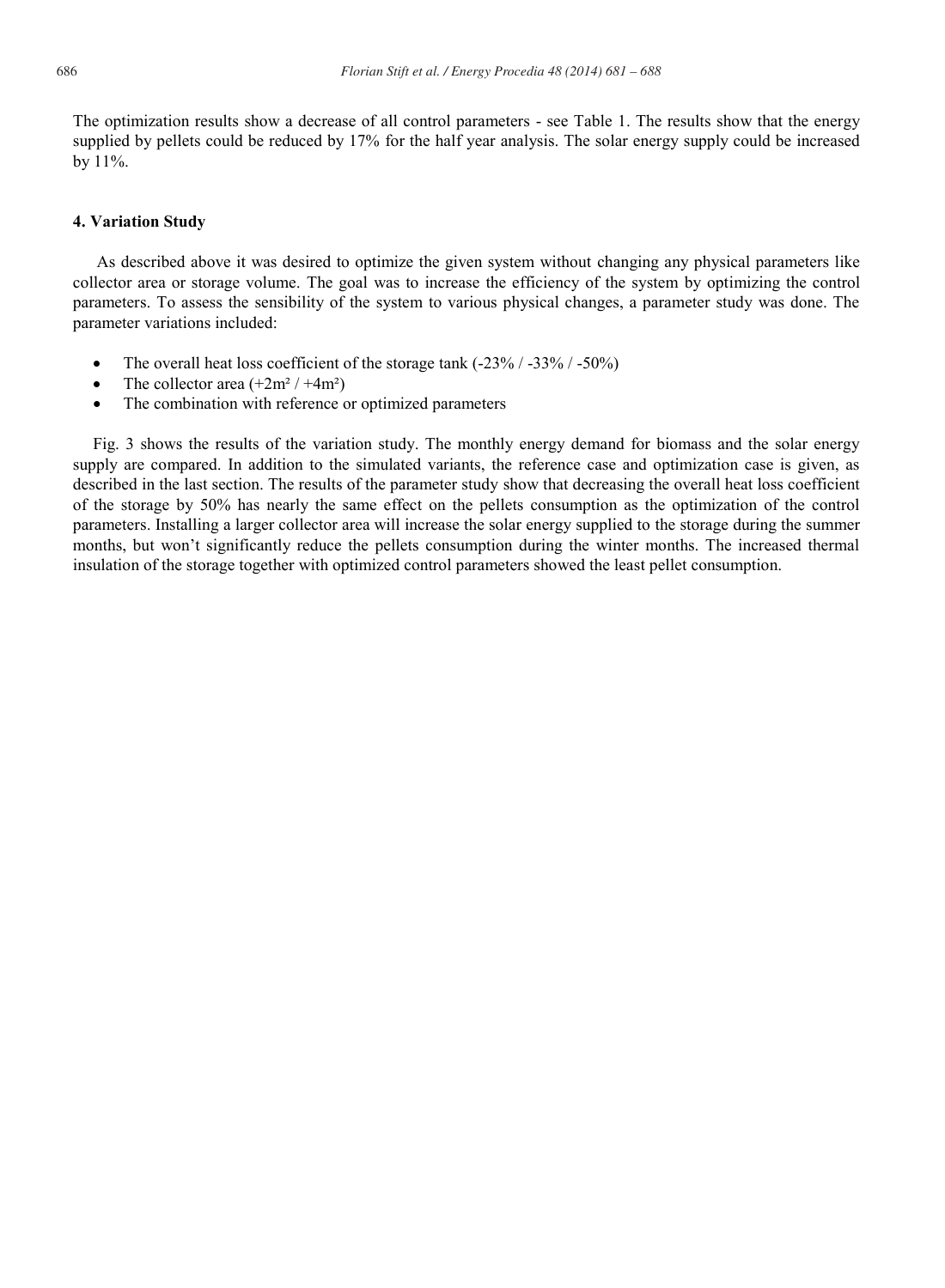

Fig. 3: Simulation Results of the Variation study for both pellet and solar energy supply

#### **5. Conclusions and Outlook**

In this study it was shown that the performance of the described system could be improved by optimizing the control parameters on the basis of a mathematical model of the controlled system. A model of the complete system was set up and the control strategy was programmed in a simulation environment. Extensive measurements were used to parameterize the mathematical models. By using an optimization algorithm, a set of five set-points could be optimized which led to a more efficient system operation. Savings of 17% in biomass energy demand and an increase of 11% in solar energy supply could be reached. A mismatch between simulated and measured performance was found. It is assumed that this is caused by an underestimated mixing of the water within the storage which cannot be modeled easily and therefore considered by the optimization routine. Nonetheless, the model could be used for the optimization as it showed realistic behavior. The quality of the model was confirmed with additional data sets from similar systems further. The parameters that resulted from the optimization routine are implemented in an existing system for future research activities.

The project team will be further looking at the development of a model predictive controller for the solar loop that continuously optimizes the energy supplied into the storage tank online. This measured is supposed to result in a minimized consumption of bio-mass eventually (cp. [7] and [8]).